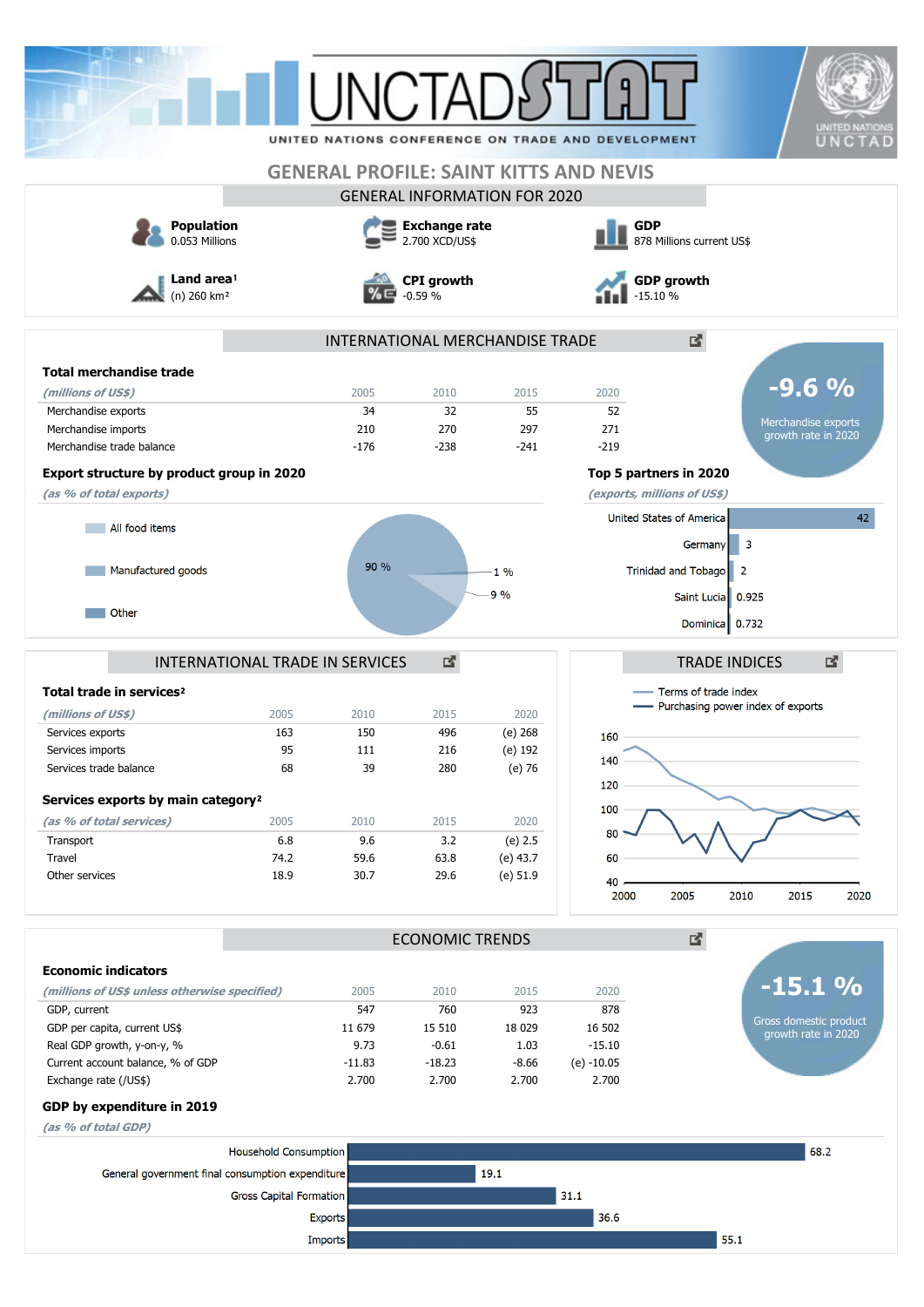## **SAINT KITTS AND NEVIS** FDI AND EXTERNAL FINANCIAL RESOURCES





|                       |                                       | TRADE IN GOODS AND SERVICES | гč       |       |              |
|-----------------------|---------------------------------------|-----------------------------|----------|-------|--------------|
|                       | Trade balance indicators <sup>2</sup> |                             |          |       |              |
| (as % and index)      |                                       | 2005                        | 2010     | 2015  | 2020         |
| Balance, % of GDP     |                                       | $-9.77$                     | $-20.51$ | 0.43  | $(e) -14.47$ |
| Balance, % of imports |                                       | $-19.09$                    | -42.83   | 0.75  | $(e) -28.20$ |
| Normalized balance    |                                       | $-0.106$                    | $-0.273$ | 0.004 | $(e) -0.164$ |
|                       |                                       |                             |          |       |              |

### **Trade openness**²



# LABOUR FORCE

**Labour force by gender in 2020**

**(as % of total labour force, all sectors)**

## No data available

|                                                                    | OTHER INDICATORS |           |                      |          |  |  |  |  |
|--------------------------------------------------------------------|------------------|-----------|----------------------|----------|--|--|--|--|
| <b>Maritime transport indicators</b>                               |                  |           |                      |          |  |  |  |  |
|                                                                    | 2005             | 2010      | 2015                 | 2020     |  |  |  |  |
| Merchant fleet, national flag (thousands of DWT)                   |                  | 1 2 1 9   | 1 3 5 8              | 1 2 4 3  |  |  |  |  |
| Liner shipping connectivity index (maximum $2006 = 100$ for China) |                  | 4.96      | 5.30                 | 5.80     |  |  |  |  |
| Container port throughput (TEU)                                    |                  | $\cdot$ . | $\ddot{\phantom{a}}$ | $\cdots$ |  |  |  |  |
| Information economy indicators                                     |                  |           |                      |          |  |  |  |  |
| (as 96 of)                                                         | 2005             | 2010      | 2015                 | 2020     |  |  |  |  |
| Share of ICT goods, % of total exports                             | 2.40             | 19.27     | 24.33                | $\cdots$ |  |  |  |  |
| Share of ICT goods, % of total imports                             | 8.33             | 4.54      | 7.32                 | $\cdots$ |  |  |  |  |
| Share of workforce involved in the ICT sector                      |                  | $\cdot$   |                      | $\cdots$ |  |  |  |  |
|                                                                    |                  |           |                      |          |  |  |  |  |

# **0.060 %**

Share of the total world merchant fleet in 2020